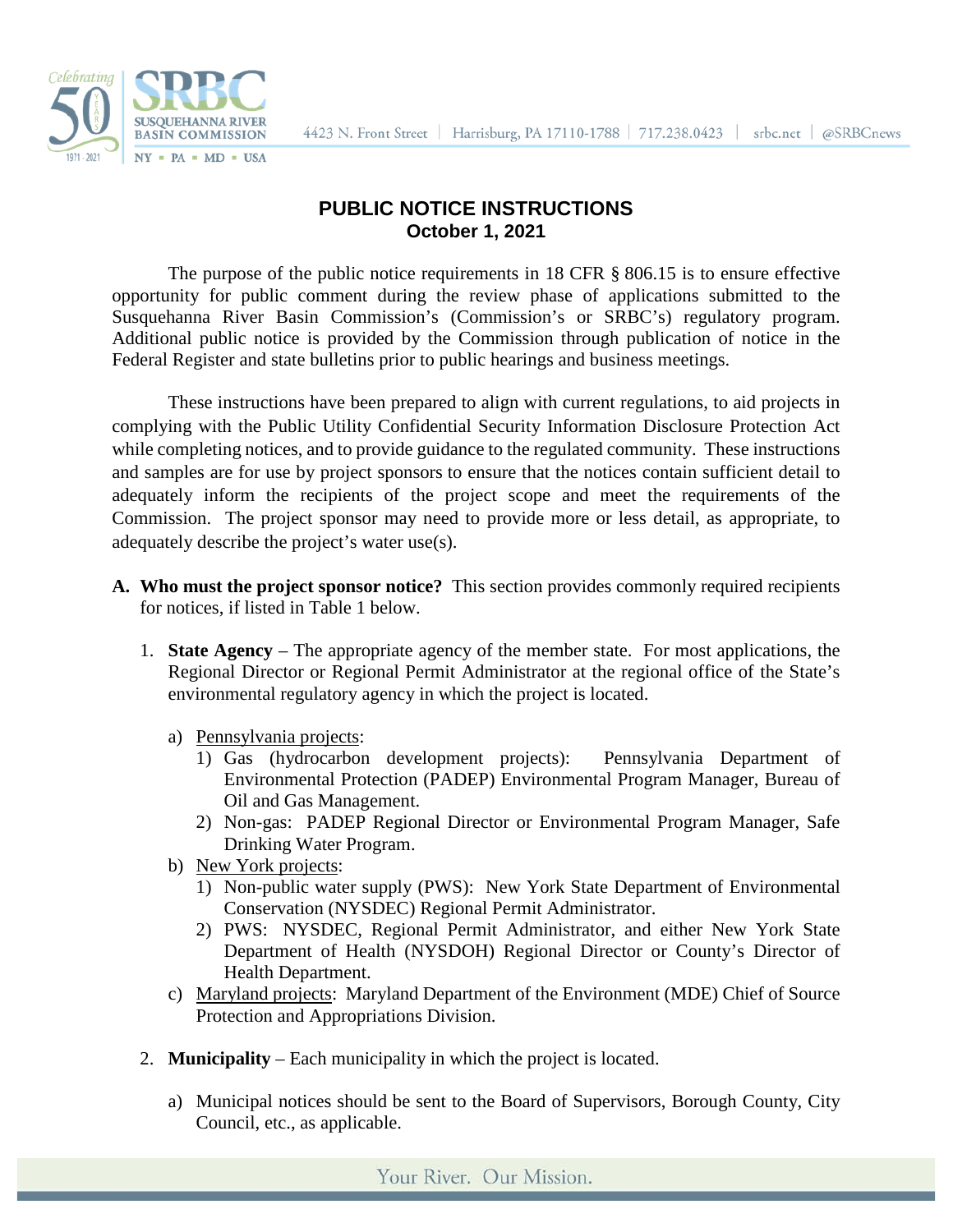- b) Municipal notice is not required if the municipality is the project sponsor.
- 3. **County** Each county in which the project is located. Commission regulations for some projects require that the appropriate County agency and County officials also be notified.
	- a) **County officials** notice is typically accomplished by mailing a notice to the County Commissioners, County Board of Supervisors, or County Manager/Executive.
	- b) **County agency** notice is typically accomplished by notifying the County Planning Commission, County Planning Board/Department, or County agency having any jurisdiction over the project.
	- c) County and County agency notices are not required if the county is the project sponsor.
- 4. **Newspaper** The general public, by publishing at least one notice in a newspaper of general circulation serving the area where the regulated activity is located or proposed to be located.
	- a) Newspaper notice must run for one-day circulation.
- 5. **Property Owner** For this requirement, a property "owner" is the person who is listed on the tax assessment rolls as being responsible for the payment of real estate property taxes imposed on the property.
	- a) Notice should be sent to the mailing address on the tax rolls, as the owner may not reside at the property.
	- b) For groundwater withdrawal applications, except renewals without increases in quantity, the owner of any property that is located within a one-quarter  $(1/4)$  mile radius of the well.
		- 1) Specific to groundwater withdrawal applications, the Commission or Executive Director may allow notification of property owners through alternate methods.
	- c) For surface water withdrawal applications, except renewals without increases in quantity, the owner of any property that is riparian or littoral to the body of water from which the withdrawal will be taken and is within a one-half (1/2) mile radius of the withdrawal location, both upstream and downstream.
	- d) For Notice of Intents (NOIs) seeking Approval by Rule under 18 CFR § 806.22(f) (ABRf), the owner of the property where the drilling pad site is located.

### **B. Draft Notice**

- 1. A draft notice is required to be submitted with most applications. For ABR(f)'s, Commission staff will review a draft notice upon request by the project sponsor.
	- a) Notices should not be issued until staff provides comments on the draft notice.
	- b) Please prepare the draft notice using the corresponding List of Sample Notices attachment (Samples A through I).
- 2. Commission staff will review the draft notice and provide comments, as needed, typically in 1 to 2 business days. This helps ensure that notices are completed correctly, and reduces the likelihood of the need for re-noticing the project.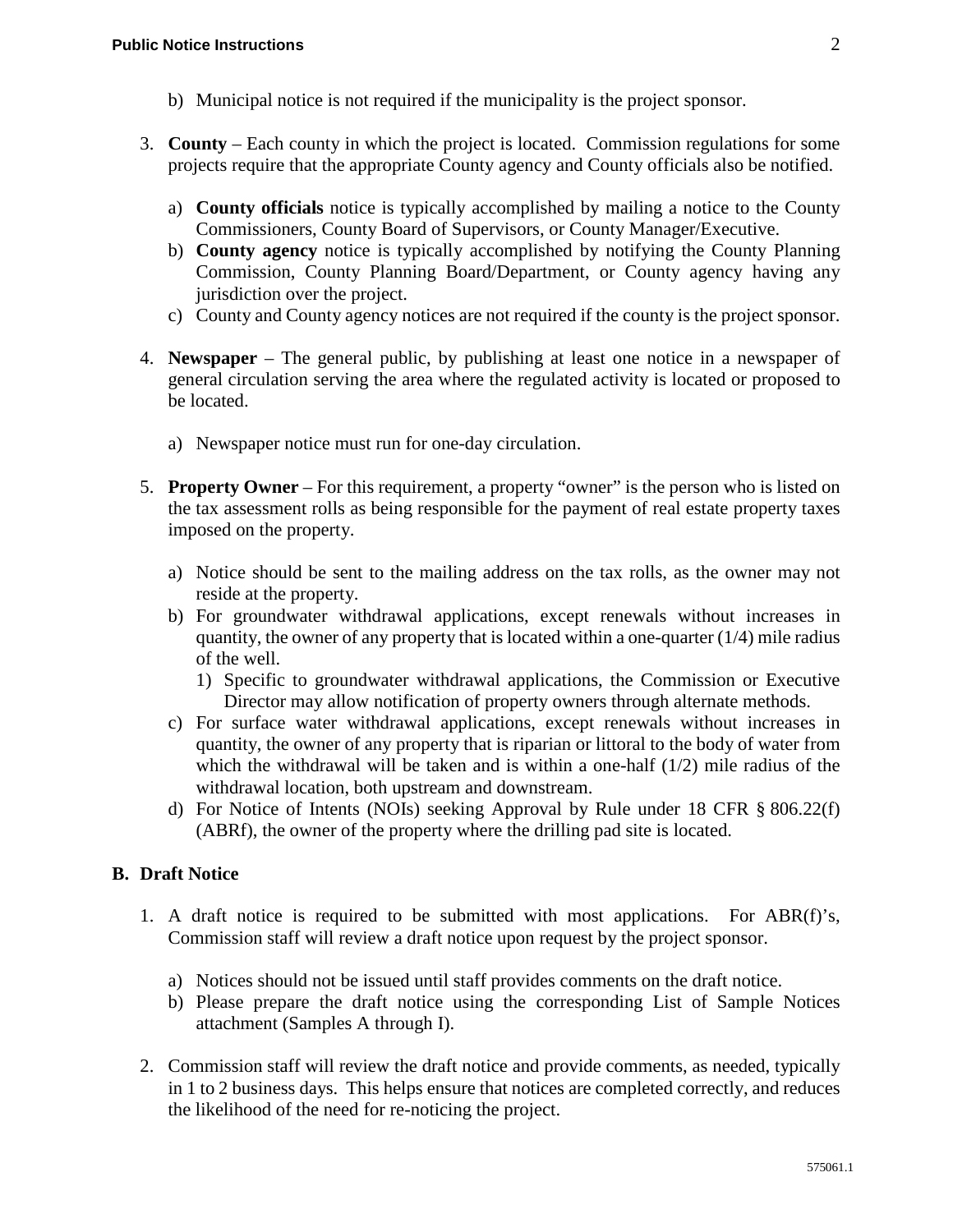|                                                                             | raon 1. Required Faone Rouces<br><b>Application Type</b> |                  |             |                    |                           |                                      |                                   |                           |                                                                                                                                                                                           |
|-----------------------------------------------------------------------------|----------------------------------------------------------|------------------|-------------|--------------------|---------------------------|--------------------------------------|-----------------------------------|---------------------------|-------------------------------------------------------------------------------------------------------------------------------------------------------------------------------------------|
| <b>Public Notice Required</b><br>(where the project is located):            | <b>Surface Water</b>                                     | Groundwater      | Diversion   | Use<br>Consumptive | <b>Minor Modification</b> | Rule (e)<br>$\mathbf{A}$<br>Approval | Approval by Rule (f) <sup>1</sup> | General Permit (GP)       | Delivery method, proof of delivery,<br>and required enclosure:                                                                                                                            |
| Municipality                                                                | $\mathbf X$                                              | $\mathbf X$      | $\mathbf X$ | X                  | $\mathbf X$               | $\mathbf X$                          | $\mathbf X$                       | $\boldsymbol{\mathrm{X}}$ | Method: Certified U.S. mail or<br>comparable delivery service.<br>Proof of delivery: A copy of the verified<br>return receipt.<br>Enclosure: Site location map.                           |
| County                                                                      | $\boldsymbol{\mathrm{X}}$                                | $\boldsymbol{X}$ | X           | X                  | $\boldsymbol{X}$          | $\boldsymbol{\mathrm{X}}$            | $\mathbf X$                       | $\mathbf X$               |                                                                                                                                                                                           |
| <b>Appropriate County Agencies</b>                                          | X                                                        | X                | X           | X                  | X                         | $\boldsymbol{\mathrm{X}}$            | $\mathbf X$                       | $\mathbf X$               |                                                                                                                                                                                           |
| <b>State</b>                                                                | X                                                        | X                | X           | X                  | X                         | $\mathbf X$                          | $\mathbf X$                       | $\boldsymbol{\mathrm{X}}$ |                                                                                                                                                                                           |
| Property Owner where project (drilling<br>pad) is located                   |                                                          |                  |             |                    |                           |                                      | X                                 | $\overline{a}$            | Method: First-Class mail.<br>Proof of delivery: Not required.<br>Enclosure: Site location map. A site map<br>is not required for public water supply<br>sources due to location security. |
| Property Owners within<br>One-Quarter (1/4) Mile                            | $\overline{\phantom{a}}$                                 | $X^2$            |             |                    |                           |                                      |                                   | $\overline{\phantom{0}}$  |                                                                                                                                                                                           |
| <b>Riparian or Littoral Property Owners</b><br>within One-Half $(1/2)$ Mile | $X^2$                                                    |                  |             |                    |                           |                                      |                                   | $\overline{\phantom{0}}$  |                                                                                                                                                                                           |
| Newspaper                                                                   | X                                                        | $\boldsymbol{X}$ | $X^3$       | X                  |                           |                                      |                                   | $\overline{\phantom{0}}$  | Method: Publish in newspaper.<br>Proof of delivery: A copy of the proof of<br>publication, obtained from the newspaper.<br>Enclosure: Not required.                                       |
| Any additional notice identified in the<br>General Permit (GP)              |                                                          |                  |             |                    |                           |                                      |                                   | X                         | As specified in the GP.                                                                                                                                                                   |

## **Table 1: Required Public Notices**

"X" denotes required notice

<sup>1</sup> Approval by Rule (f) notification requirements are applicable to 18 CFR § 806.22(f) and § 806.22(f)(13).

<sup>2</sup> Only required for new projects, major modifications, and renewals requesting an increase in quantity.

<sup>3</sup> Out-of-basin diversions also require publication in a newspaper (outside the basin where the project proposing to use the diverted water is located).

Into-basin diversions also require publication in a newspaper (outside the basin where the withdrawal of water proposed for diversion is located).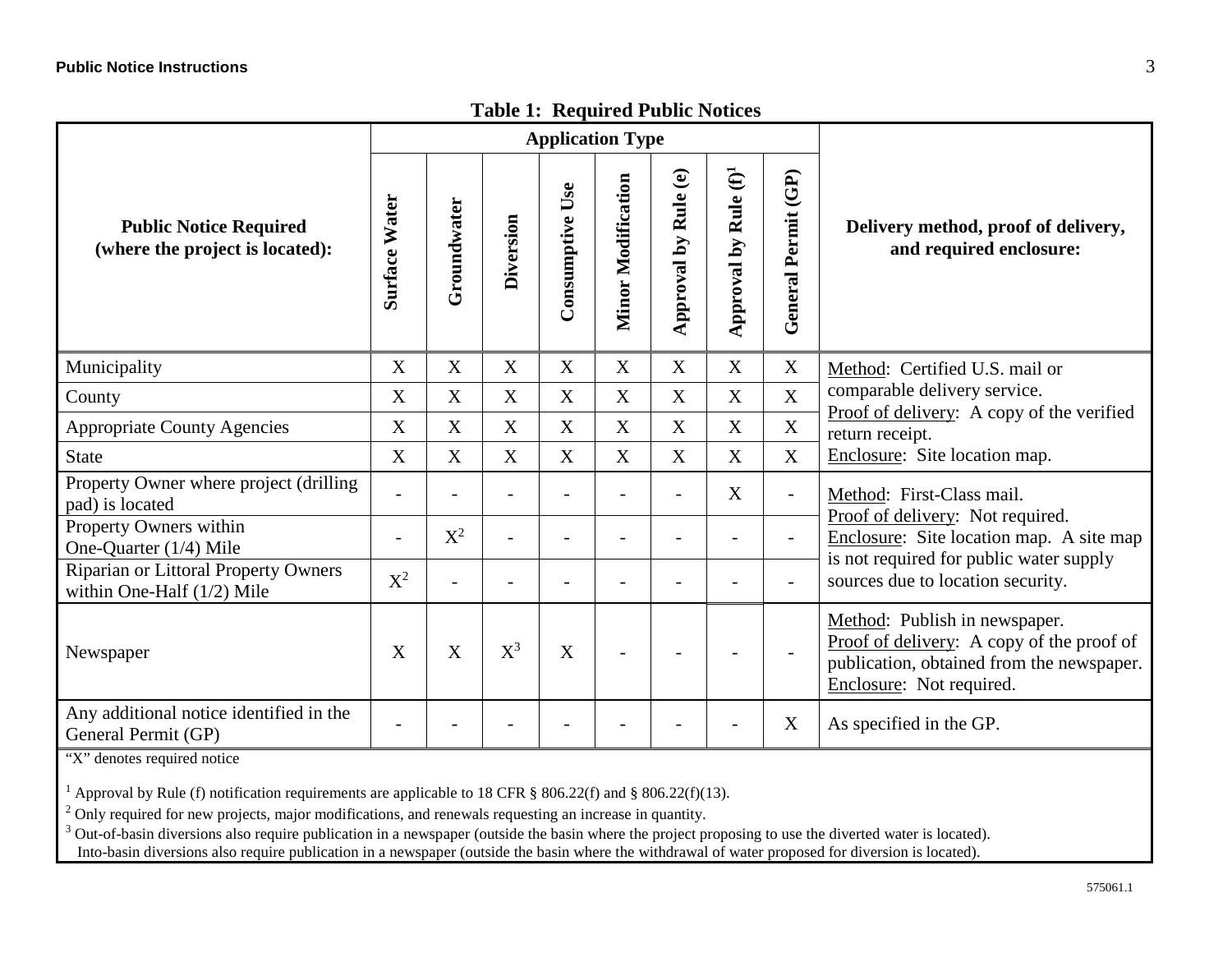#### **C. What must the notice contain?**

- 1. Sample notices are attached as Samples A through I. Except for the newspaper notice, the notice should be printed on the project sponsor's letterhead. To ensure that the notice contains sufficient detail to adequately inform the recipients of the project scope, the notice should contain the information identified in the samples with bold, underlined font.
- 2. The date on which the application was submitted should be provided in the first sentence, "Notice is hereby given that on **month day, year**." This date should correspond with the date on which the application was submitted to the Commission.
- 3. Each government agency (State, County, County agency, and Municipality) letter should include a map showing the location of the regulated activity and a certified mail or comparable delivery service tracking number.
	- a) This map should be at a scale which sufficiency identifies the project area and the source(s)/consumptive use should be clearly identified.
- 4. Property owner notice letters should explain why notice is being issued, when applicable. See List of Sample Notices attachment below.
	- a) A site location map is not required for property notices for public water supply sources due to location security.
- **D. Determination of Property Owners** To determine which property owners should receive notice of withdrawal applications:
	- 1. Obtain a parcel map (map) of the area around the project site.
		- a) A map is typically available from the County tax office, town clerk's office, or auditor's office or web page.
	- 2. Locate the withdrawal location (well, intake, etc.) on the map.
	- 3. Delineate the required radius from the withdrawal location regardless of all rights-of-way, roadways, waterways, easements, or railroads. Examples are provided on Figure 1 below.
	- 4. For a groundwater withdrawal, identify each property owner within the radius. If data collected during the required aquifer test indicates that the influence of the withdrawal extends beyond a one-quarter (1/4) mile radius, the Commission has the authority to direct project sponsors to send notification to property owners in these extended areas.
	- 5. For a surface water withdrawal, identify each property owner that is located within the onehalf (1/2) mile radius from the intake location and that is riparian or littoral (adjacent) to the surface waterbody. This includes properties upstream or downstream, located on both streambanks.
	- 6. Owners of properties partially within the radius should also receive notice.
	- 7. Place each property owner identified above on a list that has been keyed to the map. The map should be scaled to clearly identify all parcels and may include multiple pages.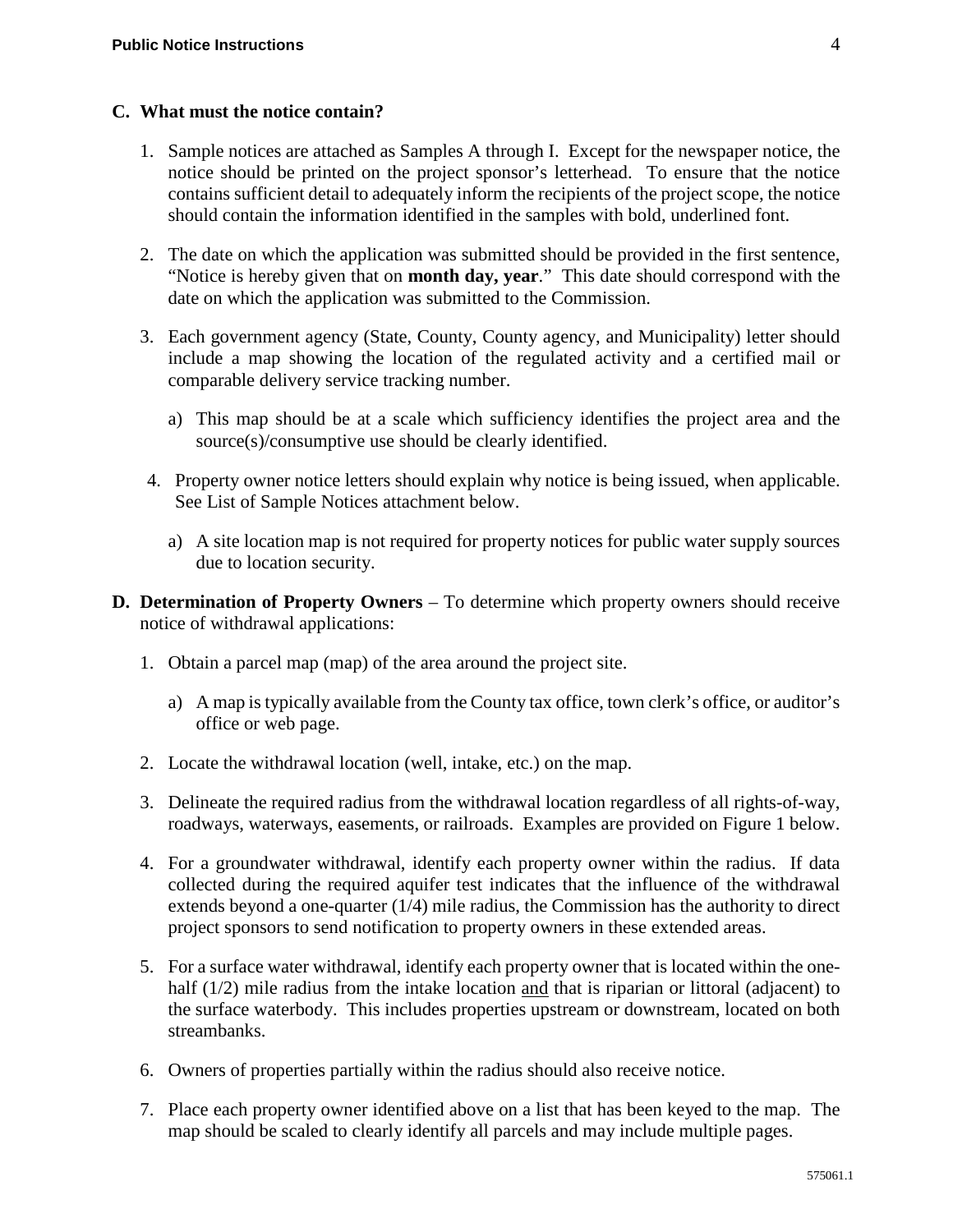

**Figure 1: Examples of Common Project Settings**